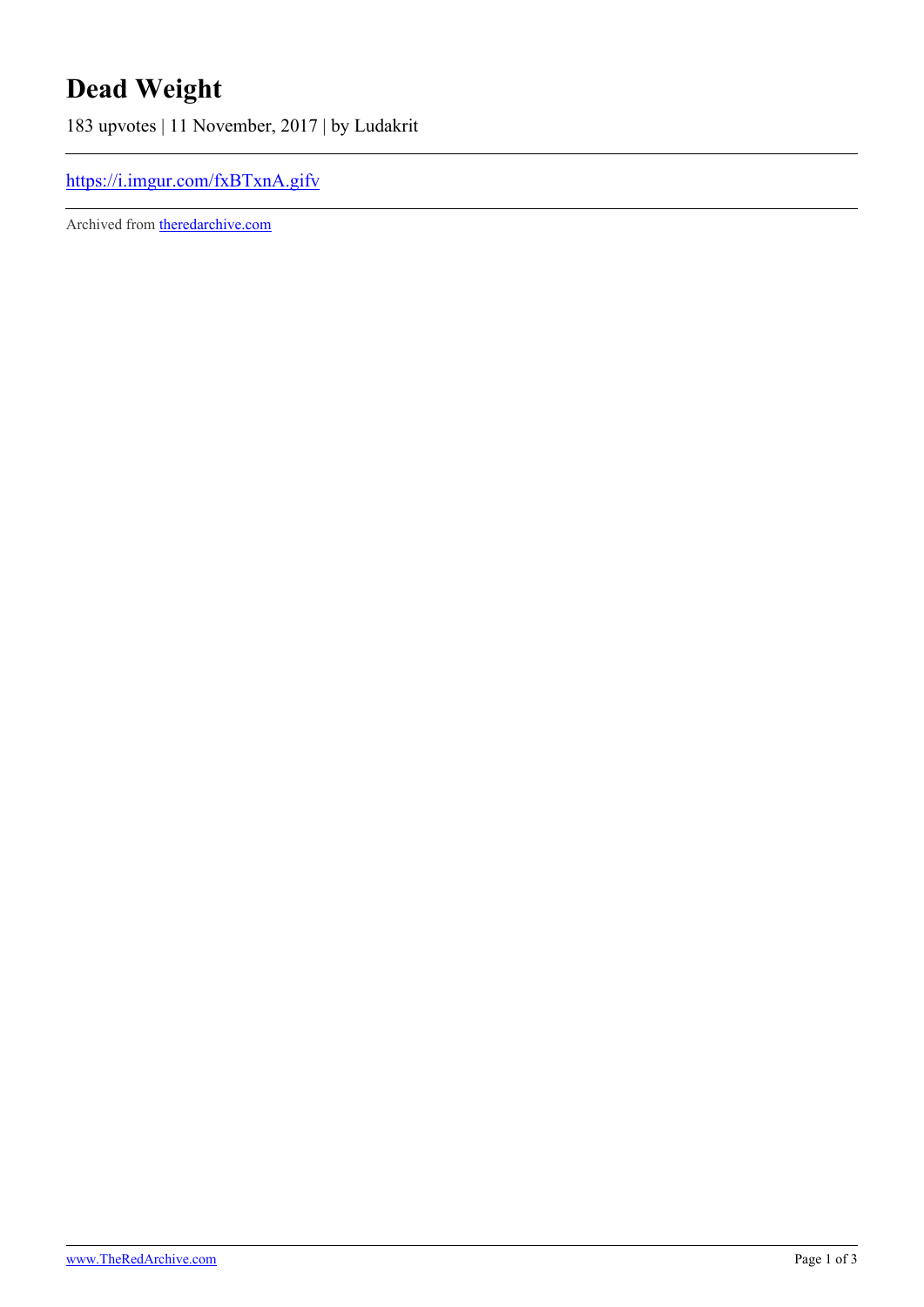## **Comments**

[TB409](https://old.reddit.com/user/TB409) • 25 points • 11 November, 2017 12:16 PM

Dank af

[deleted] 11 November, 2017 12:52 PM [deleted]

[secret626](https://old.reddit.com/user/secret626) • 8 points • 11 November, 2017 01:02 PM What series is this?

[deleted] 11 November, 2017 01:05 PM

[deleted]

[deleted] • 5 points • 11 November, 2017 02:29 PM

Samurai Jack is the real OG

[Red\\_Thyme](https://old.reddit.com/user/Red_Thyme) • 8 points • 11 November, 2017 03:08 PM

No. No, you don't. It has Jack falling for a strong independent woman<sup>tm</sup>. Need I say more?

[deleted] • 4 points • 11 November, 2017 12:55 PM

Theres a new season? Fuck me!

[Setari](https://old.reddit.com/user/Setari) • 9 points • 11 November, 2017 02:38 PM

BACK TO THE PAST SAMURAI JACK

Fuck I used to try and catch this with my dad all the time, we loved this show. I know there's a new season but just ain't the same without him around. (Out of state)

[deleted] • 6 points • 11 November, 2017 03:04 PM

## **B E G O N E T H O T**

[simplystimpy](https://old.reddit.com/user/simplystimpy) • 6 points • 11 November, 2017 03:40 PM

That sigh of relief at the end has resonance. IMO, animation can elucidate character experiences, putting you in their shoes, more effectively than live performance.

[batman\\_carlos](https://old.reddit.com/user/batman_carlos) • 2 points • 11 November, 2017 11:49 AM haha

[SnapshillBot](https://old.reddit.com/user/SnapshillBot) • 2 points • 11 November, 2017 10:55 AM

Archived for your convenience

Snapshots:

1. *This Post* - [archive.org](https://web.archive.org/20171111105513/https://i.imgur.com/fxBTxnA.gifv), *[megalodon.jp\\*](http://megalodon.jp/pc/get_simple/decide?url=https://i.imgur.com/fxBTxnA.gifv)*, [archive.is](https://archive.is/dUlYk)